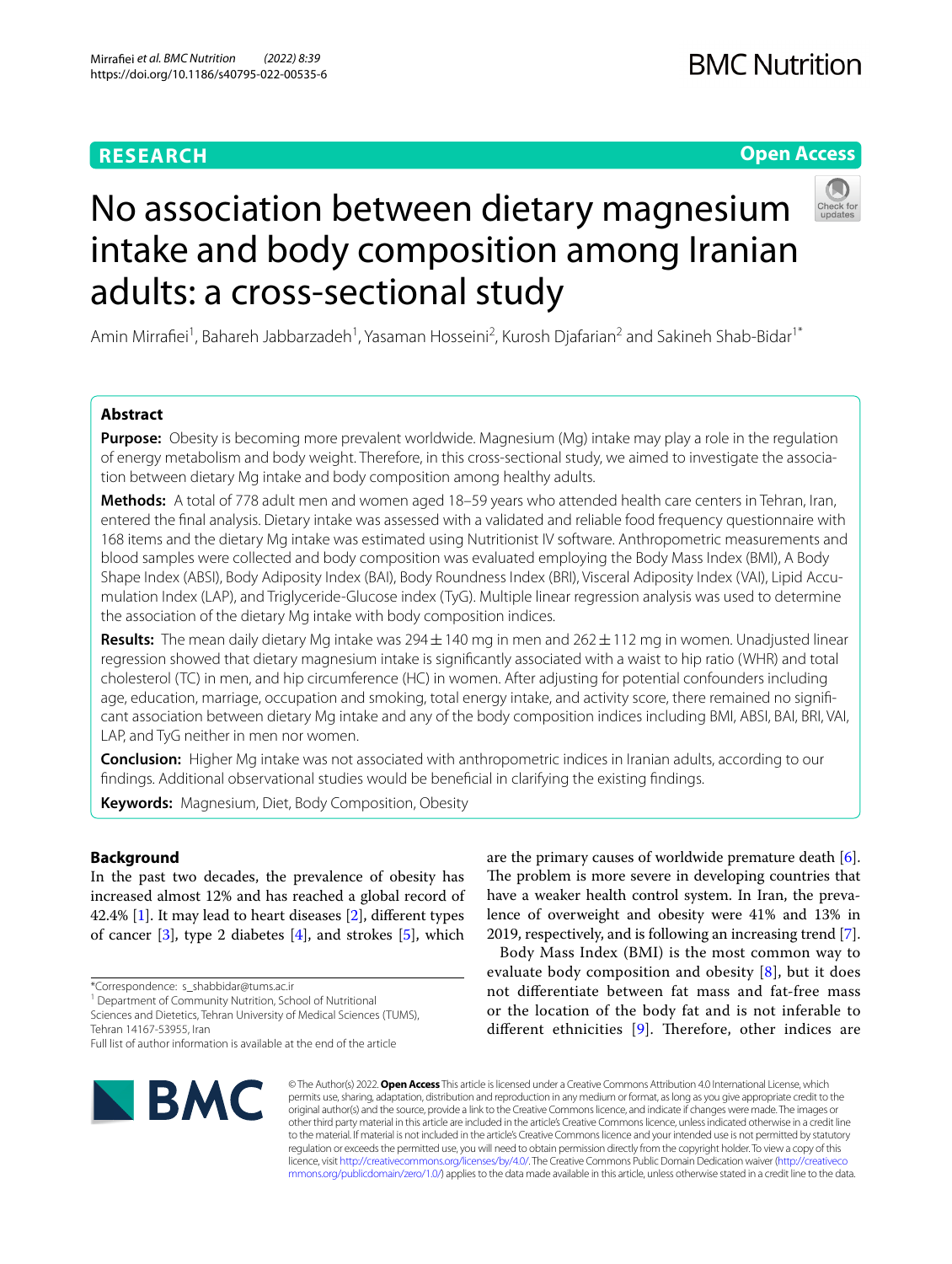necessary to assess body composition precisely. Fat distribution is as important as the fat mass in predicting risk factors [[10\]](#page-9-2). Visceral Adiposity Index (VAI), A body Shape Index (ABSI), Body Roundness Index (BRI), Lipid Accumulation Index (LAP), and Body Adiposity Index (BAI) are all fairly novel indices that may enhance the measurement of obesity and body composition These indices have all been currently considered reliable and valid, and have strengths and limitations compared to each other (15-11).

Besides excessive energy intake, obesity and the poor shape of the body might be the result of inadequate nutrient consumption, as most obese people have a low intake of vital minerals and vitamins  $[11, 12]$  $[11, 12]$  $[11, 12]$  $[11, 12]$ . The association of several micronutrients including calcium, zinc, iodine, selenium, with body composition has been studied  $[13–16]$  $[13–16]$  $[13–16]$  $[13–16]$ . Of these, magnesium  $(Mg)$ may play a key role in energy metabolism and obesity. Mg is involved in more than 300 biochemical reactions in the human body. Synthesis of proteins, muscle and nerve transmission, blood glucose control, and regulation of blood pressure have all been linked to Mg [\[17](#page-9-7), [18\]](#page-9-8). It has been observed in some studies that there is a negative association between Mg intake and markers of obesity, such as waist circumference (WC) and BMI [[19–](#page-9-9)[21\]](#page-9-10). It may theoretically be the result of the regulatory efect of the referred mineral on blood glucose level and insulin resistance [\[22](#page-9-11)] or the synthesis of fatty acids [[23\]](#page-9-12). Mg is essential for activating several key enzymes of glucose pathways and therefore, Mg defciency can change the oxidative metabolism of glucose  $[24]$  $[24]$  $[24]$ . A decrease of the activity of Mg in the liver might generate an excess amount of NADPH from glucose thus, causing an expansion in the synthesis of TG and LDL, which the former would go on to store in adipocytes and promote adiposity [[25\]](#page-9-14). Apart from this, Mg act as the cofactor of enzyme cholesterol acyltransferase (CAT) and lipoprotein lipase (LPL), two enzymes participating in fat metabolism. On the other hand, a non-signifcant relation has been discovered in other studies [[26](#page-9-15), [27](#page-9-16)].

Although the results can be generalizable to diferent geographic populations, there is still limited evidence of the mentioned association in populated developing countries like Iran, where the consumption of whole grains, legumes, and nuts, the main sources of Mg are low [\[28](#page-9-17)]. As obesity is a quite clear phenomenon in middle Eastern people including Iran, the aim of the current cross-sectional study is to investigate the association of magnesium intake, exclusively from the diet, and body composition and anthropometric indices in a sample of Iranian adults.

# **Materials and methods Study design**

A total of 850 healthy adult men and women, aged 18 to 59, who were willing to participate in this cross-sectional study, were recruited from health care centers of Tehran, from 2018 to 2019, via a two-stage cluster sampling using advertisement, distribution of fyers in common places and information sessions at health care centers about the goal and the beneft of the examination. First, the city was split into fve regions north, east, south, west, and center. A list of all existing health care centers was provided and then eight health centers were randomly chosen from each region for a tally of forty health centers. Ultimately, the sample size  $(n=850)$  was divided by 40 to obtain the number of subjects in each health center. Based on the prevalence of obesity and overweight in the adults of Tehran (65%), an error coefficient of  $d=0.04$  and at  $\alpha$ level of 0.05, a sample size of 546 people was calculated. $\left(n=\frac{z^2-p(1-p)}{d^2}\frac{(1.96)^2*0.65*0.35}{(0.04)^2}\right)$  Due to the potential exclusion of participants, the sample size was multiplied by 1.5 which included the total number of 850 subjects. Of these, 72 participants were excluded, 50 of them because of missing data, 13 because of under-reporting, and 9 for the reason of over-reporting of energy intake  $(800)$ , 4000 <) [\[29](#page-9-18)]. We conducted the final analysis on 778 subjects.

## **Data collection**

Information about sex (male/ female), age (year), educational level (under diploma/ diploma and higher), smoking status (never or former smoker/ current smoker), occupation (employed/ house keeper/ retired/ unemployed) and marital status (single/ married/ divorced) were collected via demographic questionnaire during the initial visit.

Physical activity was assessed using the short form of the International physical activity questionnaire (IPAQ) [[30](#page-9-19)], consisting of 7 validated questions. Data was collected regarding walking, moderate, and vigorous activity, in the previous week, and a physical activity level was determined within two categories of metabolic equivalents (METs) [[31](#page-9-20)], as low  $\left( < 600$  MET-minutes/week) or moderate and high physical activity (>600 MET-minutes per week).

Systolic (SBP) and diastolic blood pressure (DBP) were measured twice by a standard mercury sphygmomanometer (BC 08; Beurer, Ulm, Germany), on the right arm, after 15 min of resting, performed by a trained physician. The second measurement was done 1-2 min later. The mean of the two measurements was reported as the blood pressure of each individual.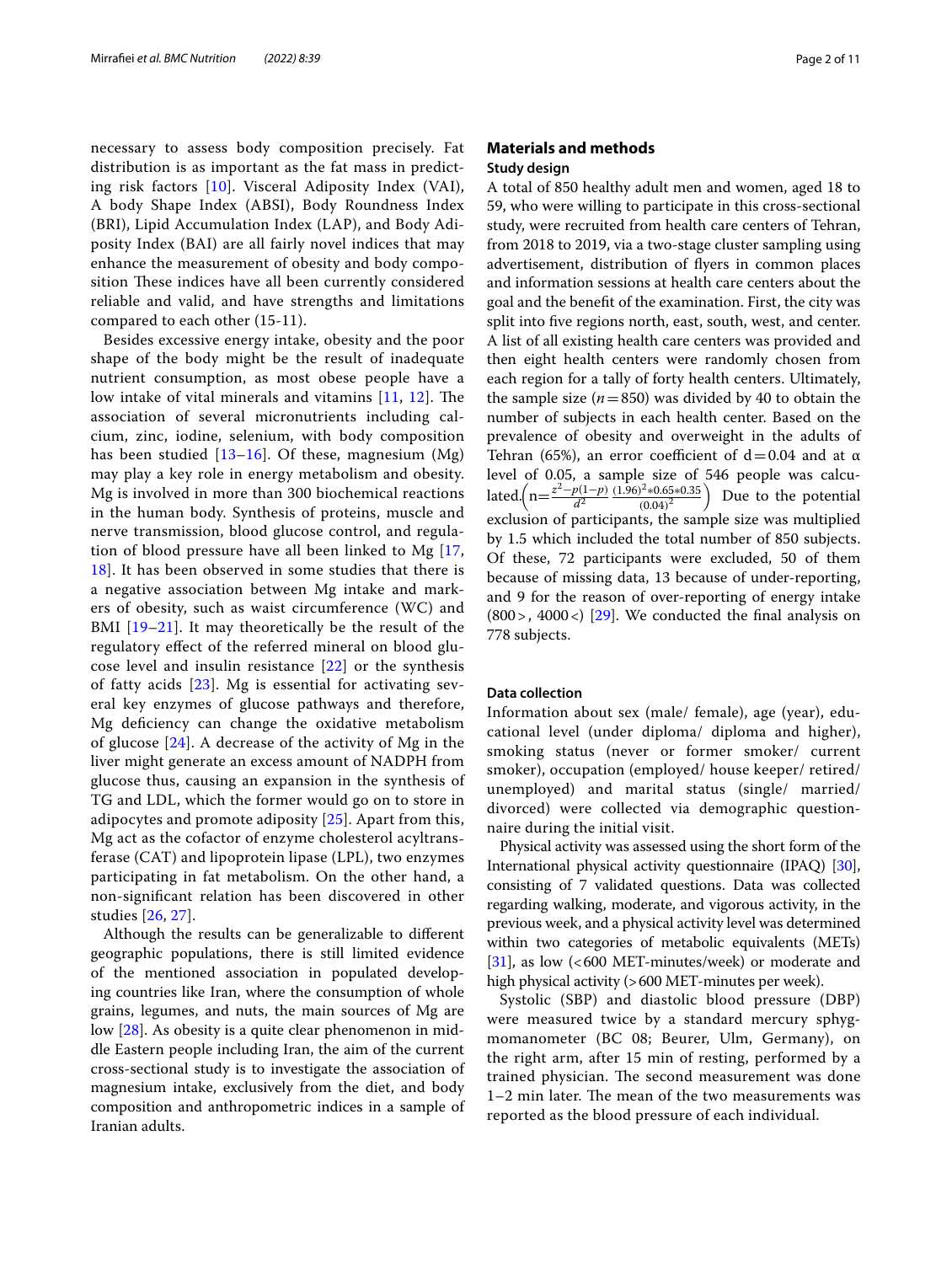# **Magnesium intake assessment**

The dietary intake of the participants was assessed using a validated and reliable semi-quantitative food frequency questionnaire (FFQ) with 168 food items [[32](#page-9-21)], which consists of a list of foods with a standard serving size commonly consumed and estimates the mean intake of each food on a daily, weekly, monthly, or annual basis. It was administered by an experienced dietician through face-to-face interviews. Energy and nutrient intake estimated with FFQ has been proven to be valid and accurate [\[32](#page-9-21)]. Portion sizes of the consumed foods were converted to grams per day [[33\]](#page-9-22) and intake of energy and Mg content of foods were estimated using the Nutritionist IV software based on the Iranian foods-modifed US Department of Agriculture food composition [\[34](#page-9-23)].

## **Anthropometric measurements**

The height of the participants was calibrated using a wall stadiometer with a precision of 0.1 cm while standing in a normal position with no shoes on (Seca, Germany). Weight was measured by a digital scale with a sensitivity of 100 g (Seca808; Seca, Hamburg, Germany), with minimum clothes on. WC was assessed utilizing a tape measure between the lowest rib and Iliac crest during exhalation. HC was measured by a non-stretch tape around the widest portion of the buttocks over light clothing without any pressure on the body surface and WHR was calculated. To minimize subjective errors, a single technician did all the measurements.

Following mathematical equations were used to measure anthropometric indices:

$$
BMI = \frac{Weight(kg)}{Height(m)^2}
$$

The most widely used index for anthropometric measurement in epidemiological research traditionally classifes obesity. It is regarded as a reliable guideline for weight management for many years [\[35](#page-9-24)].

$$
BAI = \frac{100 \times HC(m)}{Height(m) \times \sqrt{Height(m)}} - 18
$$

This parameter was defined by Bergman et al. and can evaluate adiposity percent directly even in the clinical and critical situations using only HC and height.

<span id="page-2-0"></span>

| Table 1 General characteristics of study participants by sex |  |  |
|--------------------------------------------------------------|--|--|

|                            | Total $(n=778)$ | Men $(n = 232)$ | Women $(n=546)$ | $p$ - value* |
|----------------------------|-----------------|-----------------|-----------------|--------------|
| Age                        | $44.9 \pm 10.6$ | $45.7 \pm 9.73$ | $44.6 \pm 11.0$ | 0.22         |
| <b>Education</b>           |                 |                 |                 | 0.02         |
| Under diploma              | 284 (36.5%)     | 88 (38%)        | 194 (35.5%)     |              |
| Diploma and higher         | 494 (63.5%)     | 144 (62%)       | 352 (64.5%)     |              |
| Smoking status             |                 |                 |                 | < 0.001      |
| Never or former smoker     | 739 (95%)       | 204 (88%)       | 535 (98%)       |              |
| Current smoker             | 39 (5%)         | 28 (12%)        | 11(2%)          |              |
| <b>Physical activity</b>   |                 |                 |                 | 0.32         |
| Low                        | 490 (63%)       | 138 (59.5%)     | 352 (64.5%)     |              |
| Moderate and higher        | 288 (37%)       | 94 (40.5%)      | 194 (35.5%)     |              |
| Occupation                 |                 |                 |                 | < 0.001      |
| Employee                   | 189 (24.3%)     | 91 (39.2%)      | 98 (18%)        |              |
| Housekeeper                | 449 (57.7%)     | 70 (30.2%)      | 379 (69.4%)     |              |
| Retired                    | 116 (14.9%)     | 69 (29.7%)      | 47 (8.6%)       |              |
| Unemployed                 | 24 (3.1%)       | $2(0.9\%)$      | 22 (4%)         |              |
| <b>Marital status</b>      |                 |                 |                 | < 0.001      |
| Single                     | 80 (10.3%)      | 19 (8.2%)       | 61 (11.3%)      |              |
| Married                    | 635 (81.6%)     | 210 (90.5%)     | 425 (77.9%)     |              |
| Divorced                   | 63 (8.1%)       | 3(1.3%)         | 60 (11%)        |              |
| <b>Energy</b>              | $2291 \pm 737$  | $2441 \pm 682$  | $2228 \pm 751$  | < 0.001      |
| Total Mg intake (mg/day)   | $272 \pm 122$   | $294 \pm 140$   | $262 \pm 112$   | < 0.001      |
| Magnesium intake/1000 kcal | $125 \pm 58.9$  | $131 \pm 76.2$  | $123 \pm 49.6$  | 0.10         |

Values are mean±standard deviation for continuous variables and quantity and percent for categorical variables

The *p* values resulted from the analysis of one-way analysis of variance for continuous variables and χ2 test for categorical variables

 $^*$  The  $p$  < 0.05 is significant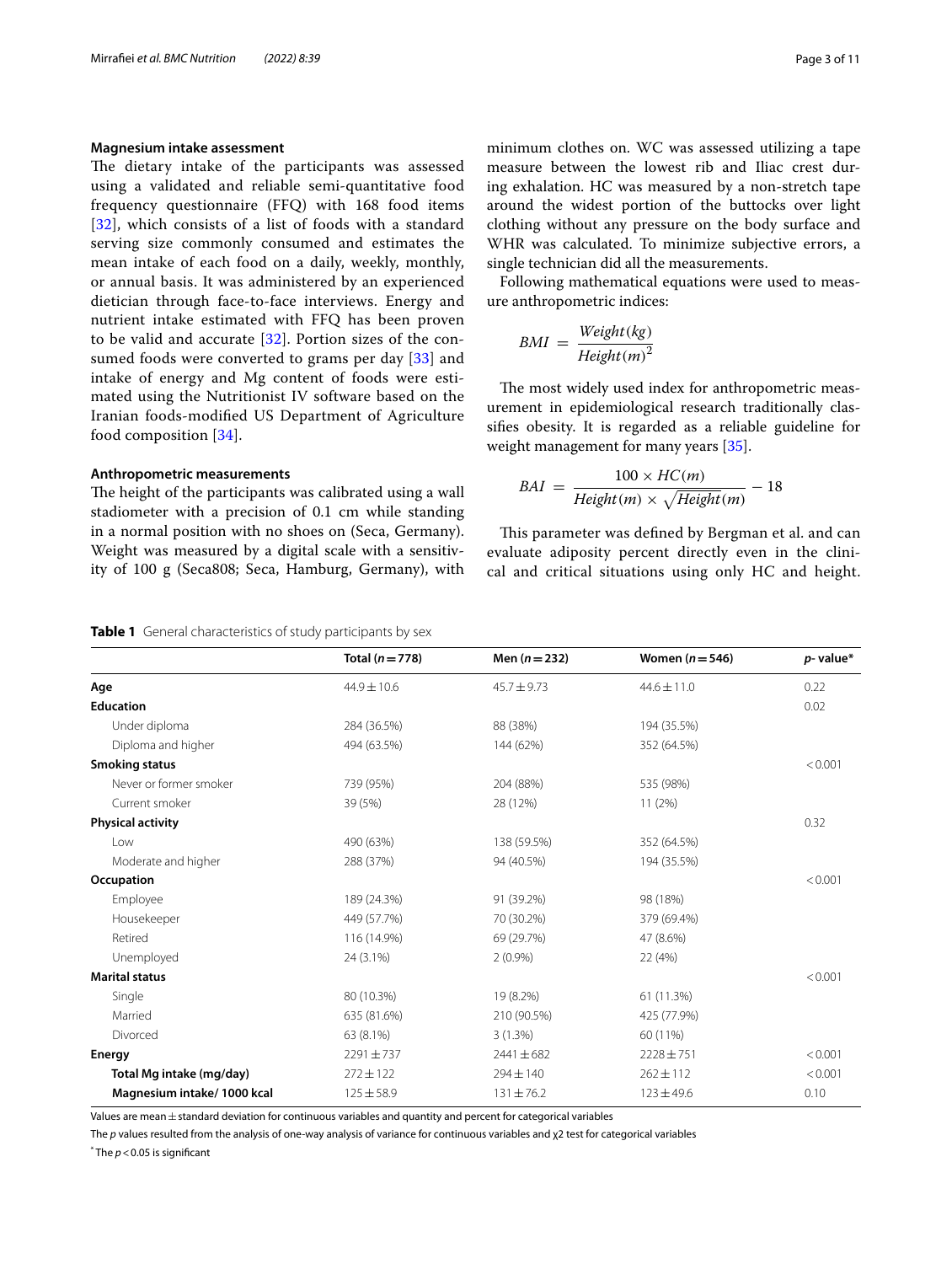Dissimilar to BMI, the BAI can predict the percentage of body fat in both men and women without statistical correction [[36](#page-9-25)].

$$
BRI = 364.2 - \times \sqrt{(1 - (\frac{(WC(cm)/2\pi)^2}{(0.5 \times Height(cm))^2})})
$$

Instituted by Thomas et al., it is a predictor of body fat and visceral adiposity fat percent that can assess health status [\[37](#page-9-26)]. It has been investigated that BRI is one of the most accurate indices in predicting metabolic syndrome among adults [[38\]](#page-9-27).

$$
ABSI = \frac{WC(m)}{BMI(\frac{kg}{m^2})^{\frac{2}{3}} \times Height(m)^{\frac{1}{2}}}
$$

First introduced by Krakauer et al. and based on the same principle used for designing BMI, ABSI measures body shape, as a risk factor for premature death and allcause mortality in the general population and is considered one of the best indices for measuring abdominal obesity [[39,](#page-9-28) [40\]](#page-9-29).

$$
LAP(men) = (Waist(cm) - 65) \times TG(\frac{mmol}{l})
$$

$$
LAP(women) = (Waist(cm) - 58) \times TG(\frac{mmol}{l})
$$

LAP is considered to be a mighty index that predicts insulin resistance (IR) in the non-diabetic population better than BMI. It is an easy index associated with lipid overaccumulation which can detect IR in large populations [[41,](#page-9-30) [42](#page-9-31)]. It is a more reliable predictor of cardiovascular risk [[43](#page-9-32)].

$$
VAI(men) = (\frac{WC(cm)}{39.68 + (1.88 \times BMI)}) \times (\frac{TG(\frac{mmol}{l})}{1.03}) \times (\frac{1.31}{HDL(\frac{mmol}{l})})
$$
  

$$
VAI(woman) = (\frac{WC(cm)}{36.58 + (1.89 \times BMI)}) \times (\frac{TG(\frac{mmol}{l})}{0.81}) \times (\frac{1.52}{HDL(\frac{mmol}{l}))})
$$

A sex-specifc index, based on WC, BMI, Triglyceride (TG), and High-Density Lipoprotein (HDL), that indirectly calculates visceral fat function and distribution. VAI was introduced by Amato et al. and was able to estimate the association between visceral adiposity dysfunction and cardiometabolic risk [\[44](#page-9-33)].

$$
TyG = Ln[TG(\frac{mg}{dl}) \times \frac{FPG(\frac{mg}{dl})}{2}]
$$

<span id="page-3-0"></span>**Table 2** General characteristics of study participants by energy-adjusted quartiles of Mg intake

**1st quartile (193) 2nd quartile (196) 3rd quartile (195) 4th quartile (194)** *p***- value\* Age** 45.7±10.2 44.2±10.7 43.4±10.9 46.6±10.4 45.4 0.01 **Female %** 60.6 75.0 76.9 68.0 0.01 **Education** 0.16 Under diploma 74 (38.3%) 68 (34.7%) 64 (32.9%) 76 (39.2%) Diploma and higher 119 (61.7%) 128 (65.3%) 131 (67.1%) 118 (60.8%) **Smoking status** 0.04 Never or former smoker 179 (92.7%) 191 (97.4%) 188 (96.4%) 188 (96.4%) 181 (93.3%) Current smoker 14 (7.3%) 5 (2.6%) 7 (3.6%) 13 (6.7%) **Physical activity** 0.69 Low 121 (62.7%) 123 (62.8%) 119 (61.0%) 127 (65.5%) Moderate and higher 72 (37.3%) 73 (37.2%) 76 (39.0%) 67 (34.5%) **Occupation** 0.01 Employee 49 (25.4%) 54 (27.6%) 52 (26.7%) 34 (17.5%) Housekeeper 111 (57.5%) 112 (57.1%) 110 (56.4%) 116 (59.8%) Retired 20.6%) 33 (17.1%) 20 (10.2%) 20 (10.2%) 23 (11.8%) 40 (20.6%) Unemployed 0 00% 0 (0%) 10 (5.1%) 10 (5.1%) 10 (5.1%) 4 (2.1%) **Marital status** 0.16 Single 14 (7.3%) 25 (12.8%) 25 (12.8%) 24 (12.3%) 24 (12.3%) 24 (12.3%) Married 167 (86.5%) 154 (78.5%) 159 (81.5%) 155 (79.9%) Divorced 12 (6.2%) 17 (8.7%) 12 (6.2%) 22 (11.3%) **Energy** 2818±691 2247±585 2121±704 1985±681 <0.001 **Total Mg intake (mg/day)** 200±48.3 232±61.9 269±90.3 385±160 <0.001 **Magnesium intake/ 1000 kcal**  $72.6 \pm 13.1$   $103 \pm 6.36$   $127 \pm 7.72$   $198 \pm 71.3$   $< 0.001$ 

Values are mean  $\pm$  standard deviation for continuous variables and quantity and percent for categorical variables

The *p* values resulted from the analysis of one-way analysis of variance for continuous variables and χ2 test for categorical variables

 $^*$  The  $p$  < 0.05 is significant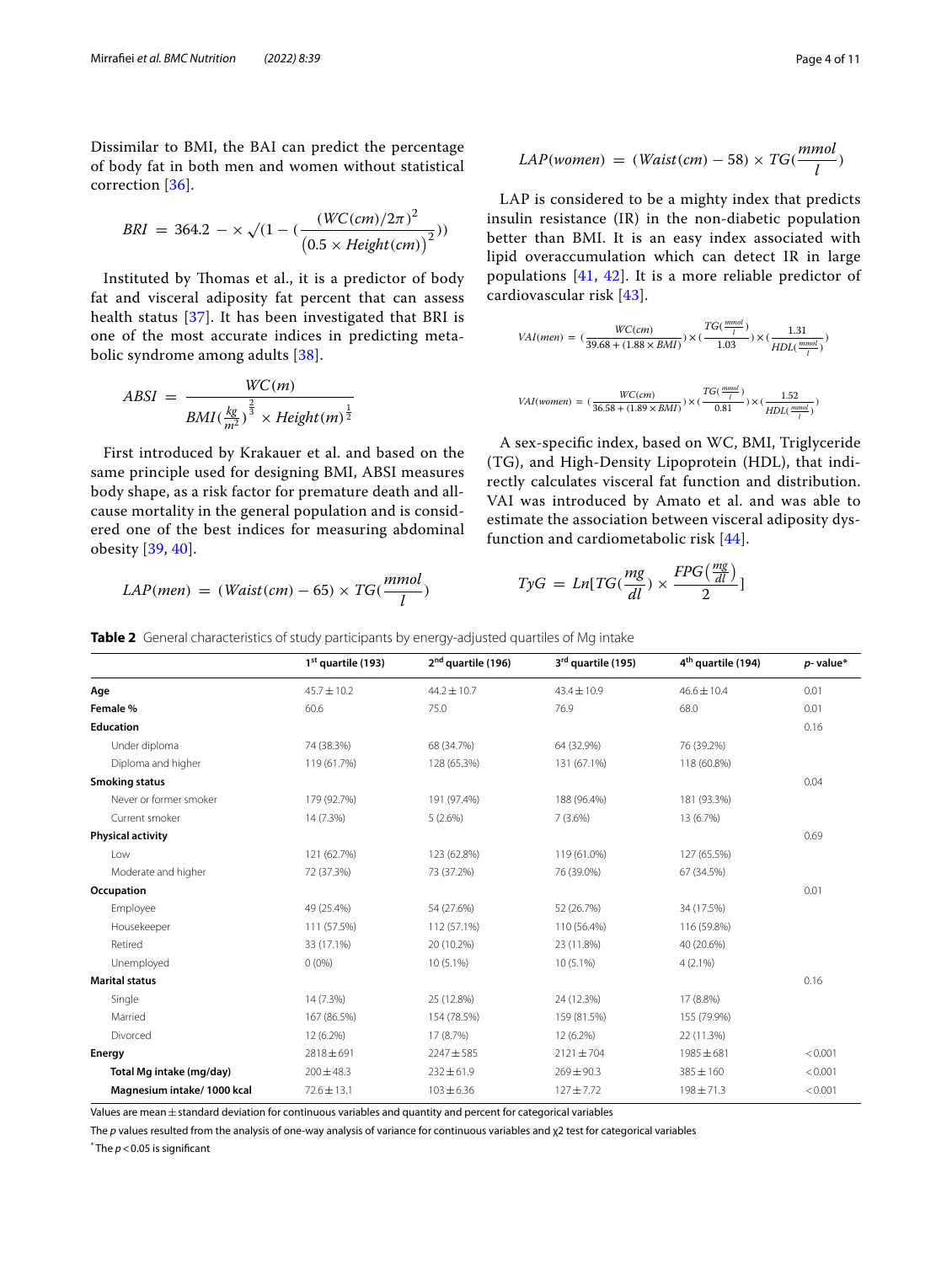Triglyceride-Glucose index (TyG) is a novel marker, which has been revealed to have a high sensitivity and specifcity in recognizing metabolic syndrome, cardiovascular risk, and insulin resistance at the early stages [\[45\]](#page-9-34).

## **Biochemical measurements**

Blood samples were collected after 12 h of fasting since the previous night by approved methods at the Nutrition and Biochemistry Laboratory of the School of Nutritional Sciences and Dietetics at Tehran University of Medical Sciences and the serum levels of TG, Fasting Plasma Glucose (FPG), and HDL were determined.

#### **Statistical analysis**

General characteristics of the participants were described using mean and standard deviation (SD). Since total energy that one person consumes plays a defning role on micronutrient intake, dietary Mg intake (mg) was adjusted for the total energy intake (kcal), using the residual method performed by the linear regression, with Mg intake, exclusively from the diet, as the dependent variable and total energy intake as the independent variable, and then got categorized into quartiles. To compare the means of diferent quantitative and qualitative variables across quartiles of adjusted Mg intake and in each sex, we applied a one-way analysis of variance (ANOVA) and chi-squared test. Analysis of covariance (ANCOVA) was applied to assess the means of biochemical and anthropometric parameters across quartiles of the energy-adjusted Mg intake for each sex adjusting for age, marital status, occupation, education status, smoking status, physical activity, and energy intake. Multiple linear regression with a confdence interval of 95 percent was used to determine the relationship between dietary Mg intake and anthropometric indices and blood glucose and lipids values, controlling for age, age, educational level, marital status, occupation, smoking, activity score, and total energy intake as covariates, in each gender separately. All analyses were run by using SPSS software (SPSS Inc., version 26), and p<0.05 was defned as signifcant.

# **Results**

The current cross-sectional study included 778 participants, 546 women and 266 men aged 18 to 59 years, with a mean age of 45.7 years in men and 44.6 years in women. Men significantly had higher energy intake (mean  $\pm$  SD: 2441 $\pm$ 682) and dietary Mg consumption (mean $\pm$ SD: 294 $\pm$ 140) than women (mean $\pm$ SD: 2228 $\pm$ 751 and  $262 \pm 112$ ), respectively ( $P = < 0.001$ ). Other characteristics of the study population, classifed by sex, and the

<span id="page-4-0"></span>**Table 3** Multivariate-adjusted Sociodemographic, body composition indices and biochemical factors across quartiles of dietary Mg intake in Iranian men

|                            | 1 <sup>st</sup> quartile | 2 <sup>nd</sup> quartile | 3 <sup>rd</sup> quartile | 4 <sup>th</sup> quartile | $p$ -value* |
|----------------------------|--------------------------|--------------------------|--------------------------|--------------------------|-------------|
| Mg intake (mg/day)         | $212 \pm 11.6$           | $241 \pm 14.6$           | $284 \pm 15.1$           | $447 \pm 13.0$           | < 0.001     |
| Total energy intake (Kcal) | $2942 \pm 65.9$          | $2351 \pm 82.9$          | $2248 \pm 86.0$          | 2039±74.2                | < 0.001     |
| Weight (Kg)                | 79.7±1.68                | 79.8 ± 1.91              | $80.8 \pm 1.97$          | $81.1 \pm 1.79$          | 0.94        |
| BMI ( $kg/m2$ )            | $27.8 \pm 0.49$          | $27.1 \pm 0.56$          | $27.9 \pm 0.58$          | $27.6 \pm 0.53$          | 0.73        |
| WHR                        | $0.92 \pm 0.01$          | $0.92 \pm 0.01$          | $0.92 \pm 0.01$          | $0.95 \pm 0.01$          | 0.19        |
| WC (cm)                    | $94.8 \pm 1.39$          | $92.4 \pm 1.59$          | $93.8 \pm 1.64$          | $97.6 \pm 1.49$          | 0.10        |
| $HC$ (cm)                  | $102 \pm 1.11$           | $99.8 \pm 1.26$          | $102 \pm 1.30$           | $103 \pm 1.19$           | 0.23        |
| SBP (mm Hg)                | $119 \pm 2.70$           | $120 \pm 3.07$           | $126 \pm 3.18$           | $122 \pm 2.89$           | 0.35        |
| DBP (mm Hg)                | $77.3 \pm 1.79$          | $78.8 \pm 2.04$          | $80.0 \pm 2.11$          | $80.8 \pm 1.92$          | 0.63        |
| BAI                        | $28.6 \pm 0.55$          | $26.7 \pm 0.61$          | $28.1 \pm 0.64$          | $28.2 \pm 0.58$          | 0.11        |
| <b>BRI</b>                 | $4.69 \pm 0.16$          | $4.26 \pm 0.18$          | $4.50 \pm 0.19$          | $4.85 \pm 0.18$          | 0.11        |
| ABSI                       | $0.08 \pm 0.00$          | $0.08 \pm 0.00$          | $0.08 \pm 0.00$          | $0.08 \pm 0.00$          | 0.23        |
| VAI                        | $1.79 \pm 0.15$          | $1.54 \pm 0.17$          | $2.02 \pm 0.18$          | $1.96 \pm 0.16$          | 0.22        |
| TyG Index                  | $8.80 \pm 0.07$          | $8.74 \pm 0.08$          | $8.89 \pm 0.08$          | $8.85 \pm 0.08$          | 0.64        |
| LAP index                  | $48.1 \pm 4.06$          | $39.3 \pm 4.56$          | $50.7 \pm 4.78$          | $54.8 \pm 4.34$          | 0.10        |
| HDL (mg/dl)                | $49.1 \pm 1.28$          | $51.0 \pm 1.43$          | $49.2 \pm 1.50$          | $48.5 \pm 1.36$          | 0.63        |
| TC (mg/dl)                 | $187 + 5.86$             | $201 \pm 6.58$           | $200 \pm 6.88$           | $187 + 6.25$             | 0.27        |
| TG (mg/dl)                 | $146 \pm 9.34$           | $129 \pm 10.5$           | $158 \pm 11.0$           | $147 + 9.97$             | 0.22        |
| FBG (mg/dl)                | $106 \pm 3.65$           | $109 \pm 4.10$           | $106 \pm 4.29$           | $107 + 3.90$             | 0.96        |

\* *P*-value is considered signifcant at<0.05, Obtained from ANCOVA, adjusted for age, occupation, education, smoking, physical activity, marriage and energy intake (except itself)

Values are mean $\pm$  standard error

Abbreviations: *Mg* Magnesium, *BMI* Body Mass Index, *WHR* Waist to Hip ratio, *WC* Waist circumference, *HC* Hip Circumference, *SBP* Systolic Blood Pressure, *DBP* Diastolic Blood Pressure, *BAI* Body Adiposity Index, *BRI* Body Roundness Index, *ABSI* A Body Shape Index, *HDL* High-Density Lipoprotein, *TC* Total Cholesterol, *TG* Triglyceride, *VAI* Visceral Adiposity Index, *FBG* Fast Blood Sugar, *TyG* Triglyceride Glucose Index, *LAP* Lipid Accumulation Product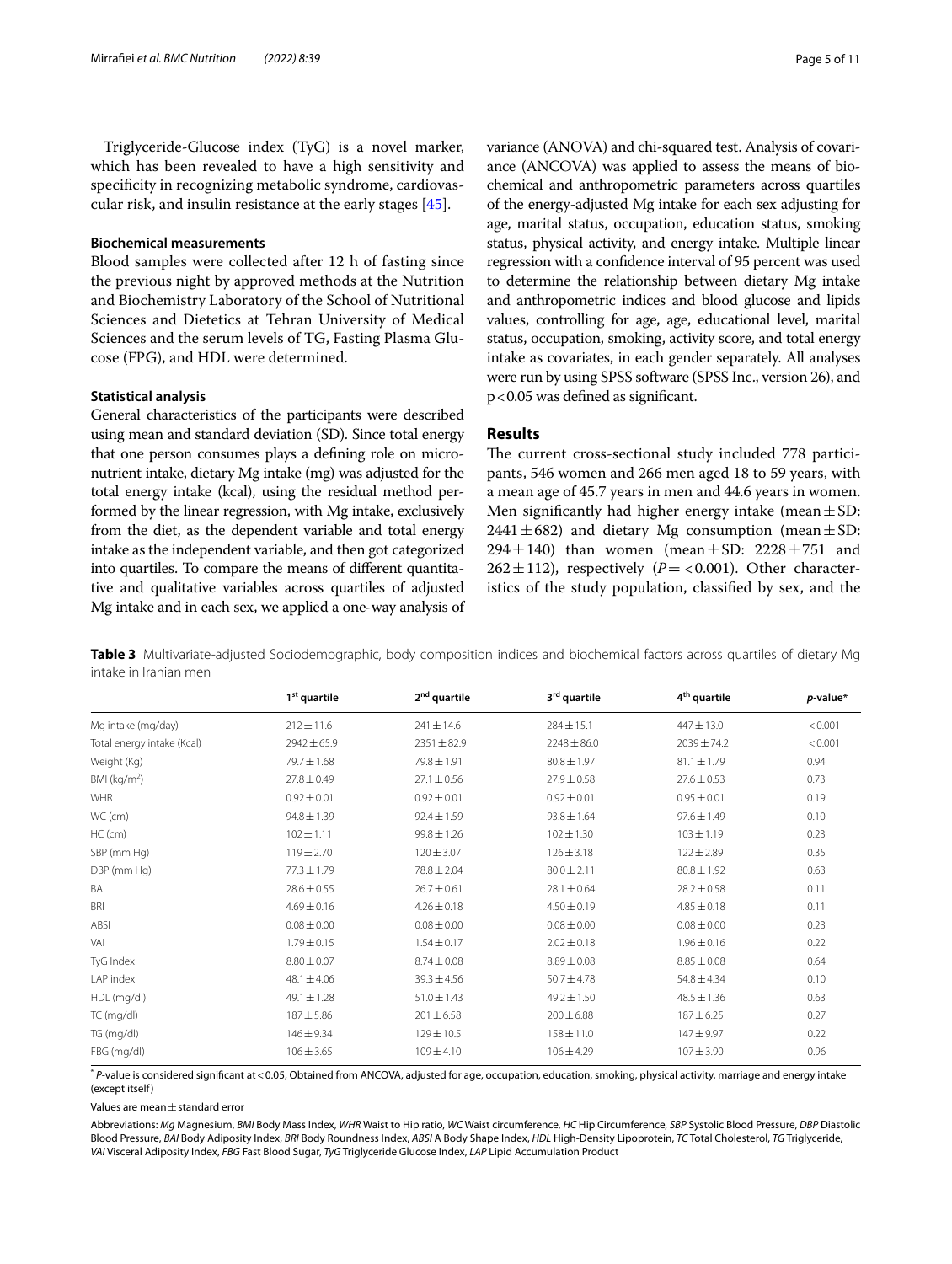quartiles of energy-adjusted Mg intake, are presented in Table [1](#page-2-0) and Table [2](#page-3-0).

Table [3](#page-4-0) shows the mean energy and dietary intake of Mg, anthropometric indices, and blood glucose and lipids across the quartiles of energy-adjusted dietary Mg consumption in men, adjusted for age, marital status, occupation, education status, smoking status, physical activity, and energy intake. Men in the highest quartile of energyadjusted Mg intake had a signifcantly lower total daily energy intake compared to the lowest quartile (*P*<0.001). None of the other values were signifcantly diferent across the quartiles. Alternatively, Table [4](#page-5-0) presents the same values among women of the study. Similarly, women in the top quartile of energy-adjusted Mg intake had a signifcantly lower total daily energy intake compared to the first quartile  $(P<0.001)$ . Also, there was a significant decrease in BRI across the quartiles  $(P=0.03)$ .

Crude and multivariable-adjusted beta coefficients  $(\beta)$ with 95 percent confdence intervals of anthropometric indices and blood glucose and lipids across quartiles of the dietary Mg intake, as a continuous variable, among men and women are presented in Table [5](#page-6-0) and Table [6](#page-7-0). No signifcant association was observed between

dietary Mg intake and body composition factors in men and women neither in any of the models, although there were some exceptions. There was a significant association for WHR in men, which a higher dietary Mg intake was associated with a higher WHR (β:0.001, 95% CI:0.000–0.001, *P* = 0.03) and TC (β: -0.044, 95% CI: -0.086- -0.002,  $P = 0.04$ ) in the non-adjusted model. In women, higher intake was signifcantly associated with a higher BAI in partially-adjusted (β:0.005, 95% CI:0.000–0.009,  $P = 0.04$ ), there was a higher likelihood of increased WC in the second model (β:0.009, 95% CI:0.001-0.017, *P*=0.03), and finally, we observed an elevated HC with higher dietary Mg intake in both non-adjusted (β:0.012, 95% CI:0.004–0.020, *P*=0.01) and partially-adjusted model (model 2; β:0.012, 95%  $CI: 0.004 - 0.020$ ,  $P = 0.01$ ).

# **Discussion**

To the best of our knowledge, this is the frst study that assessed the association of the Mg intake from diet and body composition in a Middle East country like Iran. We compared the quartiles of the energy-adjusted Mg intake in association with BMI, BRI, BAI, ABSI, VAI,

<span id="page-5-0"></span>**Table 4** Multivariate-adjusted Sociodemographic, body composition indices and biochemical factors across quartiles of dietary Mg intake in Iranian women

|                            | 1 <sup>st</sup> quartile | 2 <sup>nd</sup> quartile | 3rd quartile    | 4 <sup>th</sup> quartile | $p$ -value* |
|----------------------------|--------------------------|--------------------------|-----------------|--------------------------|-------------|
| Mg intake (mg/day)         | $195 \pm 8.94$           | $229 \pm 7.94$           | $264 \pm 7.88$  | $356 \pm 8.40$           | < 0.001     |
| Total energy intake (Kcal) | 2749 ± 64.6              | $2203 \pm 57.4$          | $2069 \pm 57.0$ | 1975 ± 60.7              | < 0.001     |
| Weight (Kg)                | $69.6 \pm 1.15$          | $70.6 \pm 0.96$          | $70.5 \pm 0.96$ | $69.7 \pm 1.03$          | 0.87        |
| BMI ( $kg/m2$ )            | $27.8 \pm 0.44$          | $27.9 \pm 0.37$          | $27.7 \pm 0.37$ | $27.8 \pm 0.40$          | 0.96        |
| <b>WHR</b>                 | $0.88 \pm 0.01$          | $0.86 \pm 0.01$          | $0.86 \pm 0.01$ | $0.86 \pm 0.01$          | 0.03        |
| WC (cm)                    | $92.4 \pm 1.04$          | $89.3 \pm 0.87$          | $90.0 \pm 0.87$ | $91.4 \pm 0.93$          | 0.10        |
| $HC$ (cm)                  | $104 \pm 1.05$           | $104 \pm 0.88$           | $105 \pm 0.88$  | $106 \pm 0.95$           | 0.57        |
| SBP (mm Hg)                | $120 \pm 1.95$           | $118 \pm 1.64$           | $118 \pm 1.63$  | $122 \pm 1.76$           | 0.28        |
| DBP (mm Hg)                | $77.5 \pm 1.31$          | 78.2±1.10                | $76.6 \pm 1.10$ | 79.8±1.18                | 0.25        |
| BAI                        | $34.5 \pm 0.59$          | $34.2 \pm 0.49$          | $34.0 \pm 0.49$ | $35.3 \pm 0.53$          | 0.31        |
| <b>BRI</b>                 | $5.27 \pm 0.16$          | $4.74 \pm 0.13$          | $4.78 \pm 0.13$ | $5.08 \pm 0.14$          | 0.03        |
| ABSI                       | $0.08 \pm 0.00$          | $0.08 \pm 0.00$          | $0.08 \pm 0.00$ | $0.08 \pm 0.00$          | 0.06        |
| VAI                        | $2.47 \pm 0.18$          | $2.88 \pm 0.15$          | $2.59 \pm 0.15$ | $2.46 \pm 0.16$          | 0.19        |
| TyG Index                  | $8.79 \pm 0.06$          | $8.86 \pm 0.05$          | $8.77 \pm 0.05$ | $8.72 \pm 0.05$          | 0.21        |
| LAP index                  | $53.0 \pm 3.29$          | $55.5 \pm 2.76$          | $51.6 \pm 2.76$ | $51.4 \pm 2.96$          | 0.71        |
| HDL (mg/dl)                | $50.2 \pm 0.99$          | $49.9 \pm 0.83$          | $49.0 \pm 0.83$ | $51.1 \pm 0.89$          | 0.38        |
| TC (mg/dl)                 | $196 \pm 4.30$           | $201 \pm 3.61$           | $195 \pm 3.60$  | $197 + 3.87$             | 0.70        |
| TG (mg/dl)                 | $137 + 7.25$             | $156 \pm 6.09$           | $141 \pm 6.08$  | $136 \pm 6.54$           | 0.09        |
| FBG (mg/dl)                | $109 \pm 2.61$           | $108 \pm 2.19$           | $107 + 2.18$    | $101 \pm 2.35$           | 0.08        |

\* *P*-value is considered signifcant at<0.05, Obtained from ANCOVA adjusted for occupation, education, smoking, physical activity, marriage and energy intake (except itself)

Values are mean $\pm$ standard error

Abbreviations: *Mg* Magnesium, *BMI* Body Mass Index, *WHR* Waist to Hip ratio, *WC* Waist circumference, *HC* Hip Circumference, *SBP* Systolic Blood Pressure, *DBP* Diastolic Blood Pressure, *BAI* Body Adiposity Index, *BRI* Body Roundness Index, *ABSI* A Body Shape Index, *HDL* High-Density Lipoprotein, *TC* Total Cholesterol, *TG* Triglyceride, *VAI* Visceral Adiposity Index, *FBG* Fast Blood Sugar, *TyG* Triglyceride Glucose Index, *LAP* Lipid Accumulation Product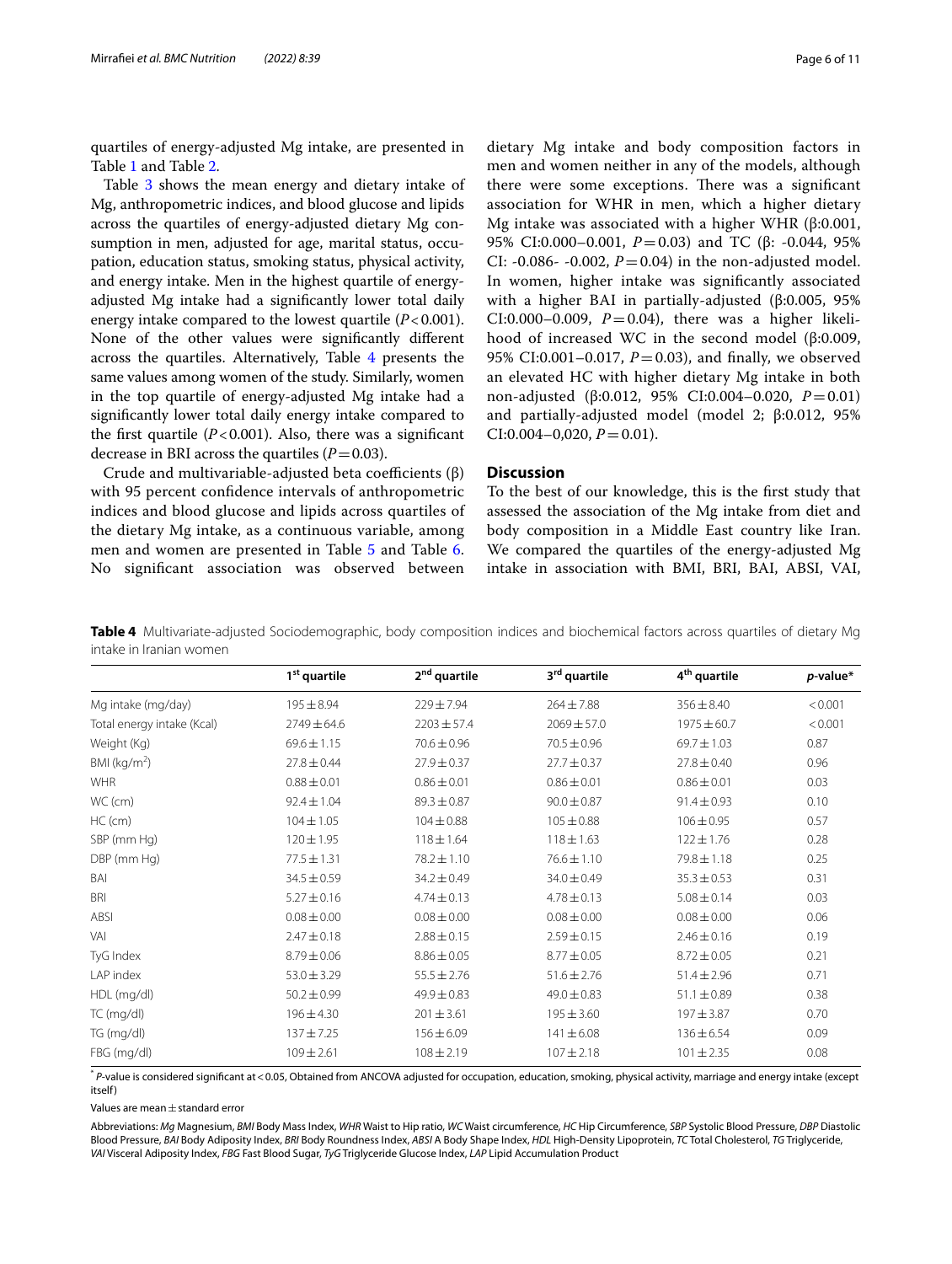| Magnesium intake (mg)  |                                        |                   |                                    |              |
|------------------------|----------------------------------------|-------------------|------------------------------------|--------------|
|                        | $\beta$ $\pm$ SE                       | $R^2$             | 95% CI                             | P value*     |
| LAP                    |                                        |                   |                                    |              |
| Model 1                | $0.015 \pm 0.015$                      | 0.000             | $-0.015, 0.044$                    | 0.33         |
| Model 2                | $0.013 \pm 0.015$                      | 0.000             | $-0.017, 0.043$                    | 0.39         |
| Model 3                | $0.013 \pm 0.015$                      | $-0.001$          | $-0.018, 0.043$                    | 0.41         |
| BRI                    |                                        |                   |                                    |              |
| Model1                 | $0.001 \pm 0.001$                      | 0.006             | $-0.000, 0.002$                    | 0.13         |
| Model 2                | $0.000 \pm 0.001$                      | 0.162             | $-0.001, 0.001$                    | 0.74         |
| Model 3                | $0.000 \pm 0.001$                      | 0.162             | $-0.001, 0.001$                    | 0.77         |
| ABSI                   |                                        |                   |                                    |              |
| Model 1                | $0.000 \pm 0.000$                      | 0.008             | $-0.000, 0.000$                    | 0.10         |
| Model 2                | $0.000 \pm 0.000$                      | 0.070             | $-0.000, 0.000$                    | 0.39         |
| Model 3                | $0.000 \pm 0.000$                      | 0.066             | $-0.000, 0.000$                    | 0.41         |
| BAI                    |                                        |                   |                                    |              |
| Model 1                | $0.001 \pm 0.002$                      | $-0.004$          | $-0.004, 0.005$                    | 0.74         |
| Model 2                | $-0.001 \pm 0.002$                     | 0.129             | $-0.005, 0.003$                    | 0.59         |
| Model 3                | $-0.001 \pm 0.002$                     | 0.122             | $-0.005, 0.003$                    | 0.58         |
| VAI                    |                                        |                   |                                    |              |
| Model 1                | $0.000 \pm 0.001$                      | $-0.003$          | $-0.001, 0.001$                    | 0.58         |
| Model 2                | $0.000 \pm 0.001$                      | 0.002             | $-0.001, 0.002$                    | 0.40         |
| Model 3                | $0.000 \pm 0.001$                      | $-0.001$          | $-0.001, 0.002$                    | 0.40         |
| TyG                    |                                        |                   |                                    |              |
| Model 1                | $0.000 \pm 0.000$                      | $-0.004$          | $-0.000, 0.001$                    | 0.90         |
| Model 2                | $0.000 \pm 0.000$                      | 0.010             | $-0.000, 0.001$                    | 0.60         |
| Model 3                | $0.000 \pm 0.000$                      | 0.004             | $-0.000, 0.001$                    | 0.61         |
| HDL (mg/dl)            |                                        |                   |                                    |              |
| Model 1                | $-0.005 \pm 0.003$                     | 0.001             | $-0.009, 0.003$                    | 0.38         |
| Model 2                | $-0.006 \pm 0.003$                     | 0.009             | $-0.009, 0.003$                    | 0.36         |
| Model 3                | $-0.006 \pm 0.003$                     | 0.006             | $-0.009, 0.003$                    | 0.37         |
| TC (mg/dl)             |                                        |                   |                                    |              |
| Model 1                | $-0.044 \pm 0.005$                     | 0.021             | $-0.086, -0.002$                   | 0.04         |
| Model 2                | $-0.036 \pm 0.005$                     | 0.022             | $-0.079, 0.007$                    | 0.10         |
| Model 3                | $-0.036 \pm 0.005$                     | 0.022             | $-0.079, 0.008$                    | 0.11         |
| TG (mg/dl)             |                                        |                   |                                    |              |
| Model 1                | $-0.005 \pm 0.034$                     | $-0.004$          | $-0.073, 0.062$                    | 0.88         |
| Model 2                | $0.009 \pm 0.035$                      | 0.000             | $-0.060, 0.078$                    | 0.79         |
| Model 3                | $0.009 \pm 0.035$                      | $-0.001$          | $-0.060, 0.078$                    | 0.80         |
| FBS (mg/dl)<br>Model 1 | $0.006 \pm 0.013$                      |                   | $-0.020, 0.033$                    | 0.63         |
| Model 2                |                                        | $-0.003$          |                                    |              |
| Model 3                | $0.009 \pm 0.014$<br>$0.008 \pm 0.014$ | $-0.004$<br>0.024 | $-0.018, 0.036$<br>$-0.019, 0.035$ | 0.53<br>0.54 |
| WC (cm)                |                                        |                   |                                    |              |
| Model 1                | $0.010 \pm 0.005$                      | 0.010             | $-0.001, 0.020$                    | 0.07         |
| Model 2                | $0.005 \pm 0.005$                      | 0.105             | $-0.005, 0.016$                    | 0.31         |
| Model 3                | $0.005 \pm 0.005$                      | 0.112             | $-0.005, 0.015$                    | 0.33         |
| $HC$ (cm)              |                                        |                   |                                    |              |
| Model 1                | $0.003 \pm 0.004$                      | $-0.002$          | $-0.005, 0.011$                    | 0.46         |
| Model 2                | $0.002 \pm 0.004$                      | 0.082             | $-0.006, 0.010$                    | 0.60         |
|                        |                                        |                   |                                    |              |

<span id="page-6-0"></span>

|  |  | Table 5 Association of dietary magnesium intake with          |  |
|--|--|---------------------------------------------------------------|--|
|  |  | anthropometric indices and biochemical factors in Iranian men |  |

**Table 5** (continued)

| Magnesium intake (mg)   |                  |          |                 |          |  |  |
|-------------------------|------------------|----------|-----------------|----------|--|--|
|                         | $\beta$ $\pm$ SE | $R^2$    | 95% CI          | P value* |  |  |
| Model 3                 | $0.002 + 0.004$  | 0.078    | $-0.006, 0.010$ | 0.62     |  |  |
| <b>WHR</b>              |                  |          |                 |          |  |  |
| Model 1                 | $0.001 + 0.000$  | 0.017    | 0.000,0.001     | 0.03     |  |  |
| Model 2                 | $0.000 + 0.000$  | 0110     | $-0.000.0.000$  | 0.21     |  |  |
| Model 3                 | $0.000 + 0.000$  | 0.121    | $-0.000.0.000$  | 0.22     |  |  |
| BMI ( $\text{kg/m}^2$ ) |                  |          |                 |          |  |  |
| Model 1                 | $0.000 + 0.002$  | $-0.004$ | $-0.003.0.004$  | 0.84     |  |  |
| Model 2                 | $-0.000 + 0.002$ | 0.016    | $-0.004.0.004$  | 0.99     |  |  |
| Model 3                 | $-0.000 + 0.002$ | 0.014    | $-0.004.0.004$  | 0.97     |  |  |

Values are β coefficients (95% Cls), *n* = 232. Results are from multiple linear regression analyses

Model 1: crude

Model 2: adjusted for age, education, marriage, occupation and smoking Model 3: additionally, adjusted for energy intake and activity score

\* *P*-value is considered signifcant at<0.05

Abbreviations: *SD* Standard Deviation, *BMI* Body Mass Index, *WHR* Waist to Hip ratio, *WC* Waist circumference, *HC* Hip Circumference, *SBP* Systolic Blood Pressure, *DBP* Diastolic Blood Pressure, *BAI* Body Adiposity Index, *BRI* Body Roundness Index, *ABSI* A Body Shape Index, *HDL* High-Density Lipoprotein, *TC* Total Cholesterol, *TG* Triglyceride, *VAI* Visceral Adiposity Index, *FBG* Fast Blood Sugar, *TyG* Triglyceride Glucose Index, *LAP* Lipid Accumulation Product

LAP, and TyG index in a sample of Iranian adults. Our fndings revealed that the dietary intake of Mg was not signifcantly associated with any of the obesity indicators mentioned above neither in men nor in women, after adjusting for potential confounders, so it did not support the idea that alternation in Mg intake might afect weight and weight-related indices.

In contrast to our fndings, a 30- years longitudinal study among 5115 American young adults aged 18–30 years, indicated that Mg intake is inversely associated with BMI [[20\]](#page-9-35). Another population-based probabilistic survey on 1573 Mexican adults showed that increased dietary Mg intake is associated with lower BMI and WC [[21](#page-9-10)]. In a cross-sectional analysis performed on National Health and Nutrition Examination Survey (NHANES) 2007–2014 data, mg intake was negatively correlated with BMI and WC, after adjusting for age and gender [[19](#page-9-9)]. Another cross-sectional study conducted on NHANES 1999–2004 data showed the risk of obesity and central obesity was 20% lower with a 100 mg increase in daily Mg intake [[46\]](#page-9-36). During a 15 years follow-up cohort study among 2247 white men and women, participants in the highest quartile of Mg intake had signifcantly lower WC, but no meaningful association was found in black men and women and between Mg intake and BMI  $[47]$  $[47]$ . The discrepancies between our fndings and other studies could be explained by the following reasons. In the present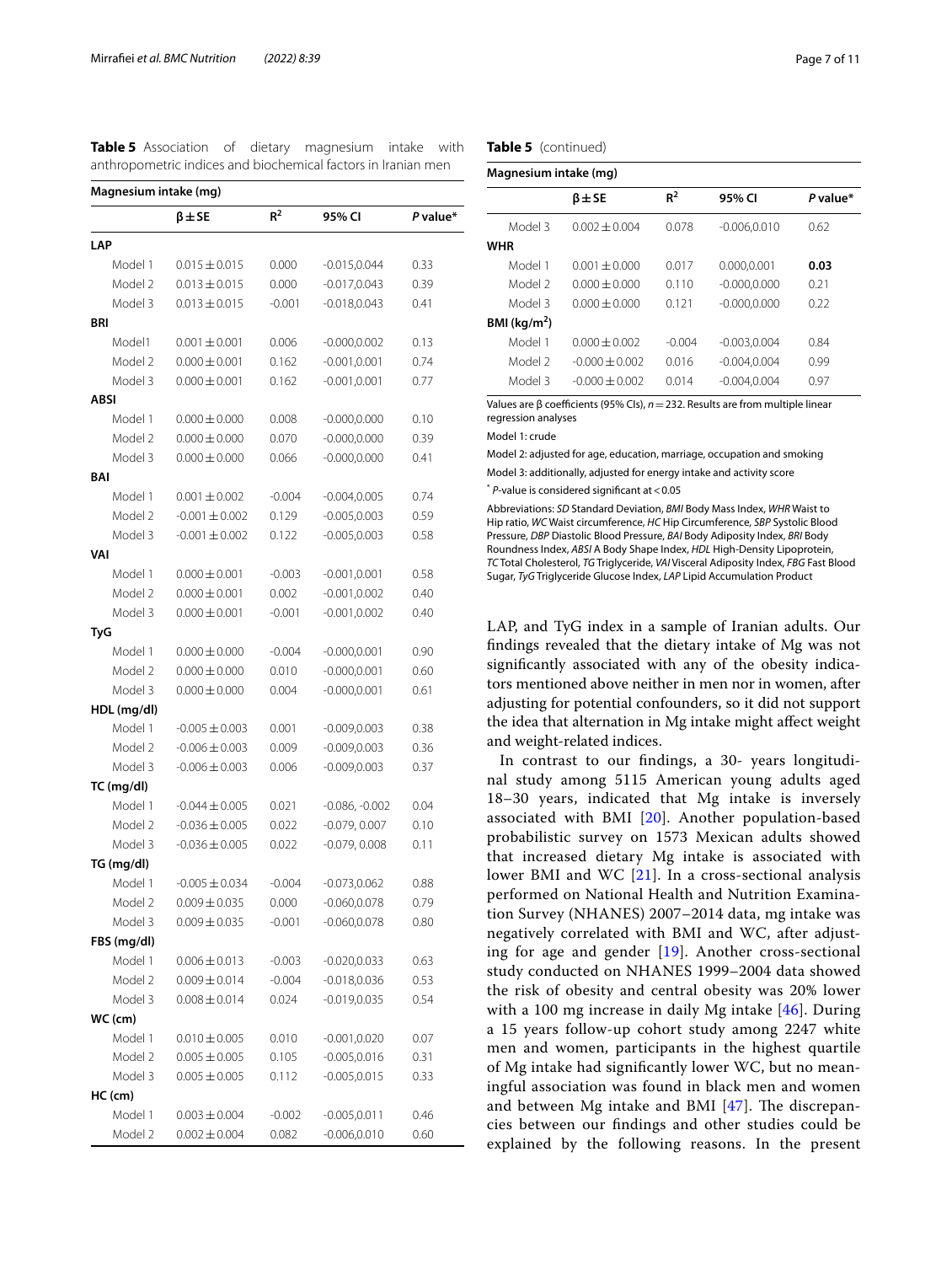<span id="page-7-0"></span>**Table 6** association of dietary magnesium intake with anthropometric indices and biochemical factors in Iranian women

**Magnesium intake (mg)**

|             |                       | $\beta$ $\pm$ SE   | $R^2$    | 95% CI          | P value* |
|-------------|-----------------------|--------------------|----------|-----------------|----------|
| LAP         |                       |                    |          |                 |          |
|             | Model 1               | $0.009 \pm 0.013$  | $-0.001$ | $-0.017,0.036$  | 0.49     |
|             | Model 2               | $0.011 \pm 0.013$  | 0.076    | $-0.015, 0.036$ | 0.41     |
|             | Model 3               | $-0.006 \pm 0.015$ | 0.089    | $-0.034, 0.023$ | 0.70     |
| BRI         |                       |                    |          |                 |          |
|             | Model1                | $0.001 \pm 0.001$  | 0.000    | $-0.001, 0.002$ | 0.26     |
|             | Model 2               | $0.001 \pm 0.001$  | 0.294    | $-0.000, 0.002$ | 0.15     |
|             | Model 3               | $-0.000 \pm 0.001$ | 0.305    | $-0.002, 0.001$ | 0.80     |
| <b>ABSI</b> |                       |                    |          |                 |          |
|             | Model 1               | $0.000 \pm 0.000$  | $-0.002$ | $-0.000, 0.000$ | 0.75     |
|             | Model 2               | $0.000 \pm 0.000$  | 0.053    | $-0.000, 0.000$ | 0.71     |
|             | Model 3               | $-0.000 \pm 0.000$ | 0.060    | $-0.000, 0.000$ | 0.38     |
| BAI         |                       |                    |          |                 |          |
|             | Model 1               | $0.005 \pm 0.003$  | 0.004    | $-0.000, 0.010$ | 0.06     |
|             | Model 2               | $0.005 \pm 0.002$  | 0.199    | 0.000,0.009     | 0.04     |
|             | Model 3               | $-0.002 \pm 0.003$ | 0.202    | $-0.003, 0.008$ | 0.35     |
| VAI         |                       |                    |          |                 |          |
|             | Model 1               | $0.000 \pm 0.001$  | $-0.002$ | $-0.001, 0.001$ | 0.92     |
|             | Model 2               | $0.000 \pm 0.001$  | $-0.003$ | $-0.001, 0.001$ | 0.90     |
|             | Model 3               | $-0.000 \pm 0.001$ | $-0.003$ | $-0.002, 0.001$ | 0.83     |
| TyG         |                       |                    |          |                 |          |
|             | Model 1               | $-0.000 \pm 0.000$ | $-0.001$ | $-0.001, 0.000$ | 0.63     |
|             | Model 2               | $-0.000 \pm 0.000$ | 0.004    | $-0.001, 0.000$ | 0.72     |
|             | Model 3               | $-0.000 \pm 0.000$ | 0.023    | $-0.001, 0.000$ | 0.55     |
|             | HDL (mg/dl)           |                    |          |                 |          |
|             | Model 1               | $-0.003 \pm 0.004$ | $-0.001$ | $-0.010, 0.005$ | 0.49     |
|             | Model 2               | $-0.002 \pm 0.004$ | $-0.005$ | $-0.010, 0.005$ | 0.53     |
|             | Model 3               | $-0.001 \pm 0.004$ | 0.002    | $-0.010, 0.008$ | 0.83     |
|             | Cholesterol (mg/dl)   |                    |          |                 |          |
|             | Model 1               | $-0.019 \pm 0.017$ | 0.001    | $-0.052, 0.013$ | 0.25     |
|             | Model 2               | $-0.019 \pm 0.017$ | $-0.006$ | $-0.052, 0.014$ | 0.26     |
|             | Model 3               | $-0.024 \pm 0.019$ | $-0.004$ | $-0.061, 0.014$ | 0.21     |
|             | Triglycerides (mg/dl) |                    |          |                 |          |
|             | Model 1               | $-0.009 \pm 0.028$ | $-0.002$ | $-0.064, 0.047$ | 0.76     |
|             | Model 2               | $-0.007 \pm 0.028$ | $-0.002$ | $-0.062, 0.049$ | 0.82     |
|             | Model 3               | $-0.007 \pm 0.032$ | 0.005    | $-0.074, 0.053$ | 0.75     |
|             | FBS (mg/dl)           |                    |          |                 |          |
|             | Model 1               | $-0.011 \pm 0.010$ | 0.000    | $-0.032, 0.009$ | 0.27     |
|             | Model 2               | $-0.010 \pm 0.010$ | 0.008    | $-0.030, 0.010$ | 0.34     |
|             | Model 3               | $-0.019 \pm 0.012$ | 0.028    | $-0.041, 0.004$ | 0.11     |
|             | WC (cm)               |                    |          |                 |          |
|             | Model 1               | $0.008 \pm 0.005$  | 0.004    | $-0.001, 0.018$ | 0.07     |
|             | Model 2               | $0.009 \pm 0.004$  | 0.241    | 0.001,0.017     | 0.03     |
|             | Model 3               | $0.000 \pm 0.005$  | 0.258    | $-0.009, 0.010$ | 0.92     |
|             | HC (cm)               |                    |          |                 |          |
|             | Model 1               | $0.012 \pm 0.004$  | 0.013    | 0.004,0.020     | 0.01     |

#### **Table 6** (continued)

| Magnesium intake (mg)   |                    |                |                 |          |  |  |
|-------------------------|--------------------|----------------|-----------------|----------|--|--|
|                         | $\beta$ $\pm$ SE   | R <sup>2</sup> | 95% CI          | P value* |  |  |
| Model 2                 | $0.012 \pm 0.004$  | 0.089          | 0.004,0.020     | 0.01     |  |  |
| Model 3                 | $0.007 + 0.005$    | 0.099          | $-0.003, 0.016$ | 0.16     |  |  |
| WHR                     |                    |                |                 |          |  |  |
| Model 1                 | $-0.000 \pm 0.000$ | $-0.001$       | $-0.000, 0.000$ | 0.64     |  |  |
| Model 2                 | $-0.000 \pm 0.000$ | 0.158          | $-0.000, 0.000$ | 0.73     |  |  |
| Model 3                 | $-0.000 \pm 0.000$ | 0.163          | $-0.000.0.000$  | 0.18     |  |  |
| BMI ( $\text{kg/m}^2$ ) |                    |                |                 |          |  |  |
| Model 1                 | $0.003 + 0.002$    | 0.002          | $-0.001.0.006$  | 0.14     |  |  |
| Model 2                 | $0.003 + 0.002$    | 0.157          | $-0.002.0.005$  | 0.10     |  |  |
| Model 3                 | $0.002 + 0.002$    | 0.159          | $-0.002, 0.005$ | 0.40     |  |  |

Values are β coefficients (95% Cls), *n* = 546. Results are from multiple linear regression analyses

Model 1: crude

Model 2: adjusted for age, education, marriage, occupation and smoking

Model 3: additionally, adjusted for energy intake and activity score

\* *P*-value is considered signifcant at<0.05

Abbreviations: *SD* Standard Deviation, *BMI* Body Mass Index, *WHR* Waist to Hip ratio, *WC* Waist circumference, *HC* Hip Circumference, *SBP* Systolic Blood Pressure, *DBP* Diastolic Blood Pressure, *BAI* Body Adiposity Index, *BRI* Body Roundness Index, *ABSI* A Body Shape Index, *HDL* High-Density Lipoprotein, *TC* Total Cholesterol, *TG* Triglyceride, *VAI* Visceral Adiposity Index, *FBG* Fast Blood Sugar, *TyG* Triglyceride Glucose Index, *LAP* Lipid Accumulation Product

study, Mg supplements were not considered, which can lead to an Mg under-reporting since the people who take nutritional supplements probably have a better diet consisting of seeds and nuts, green vegetables, and high-value legumes  $[48, 49]$  $[48, 49]$  $[48, 49]$  $[48, 49]$  $[48, 49]$ . The presence of other confounders also might be a reason for non-signifcant results. Additionally, Iranian adults may have a higher variance in consuming Mg-rich foods. Besides that, our study had a relatively smaller sample size than previous ones. No research was conducted about the association of Mg intake and previously mentioned novel anthropometric indices.

Obesity, along with type 2 diabetes and metabolic syndrome share a series of pathological pathways that lead to infammation of the human body [[50\]](#page-9-40). As a result of an unhealthy diet, most obese people have Mg defciency [[51\]](#page-10-0). Mg depletion may cause chronic inflammation both directly [\[52](#page-10-1)] and indirectly by altering intestinal microbiota [[53](#page-10-2)]. In obese people, most of the daily energy intake comes from sugary foods and refined grains [\[54](#page-10-3)]. The bioavailability of the Mg mainly depends on the form of the consumed food. The element has a much higher concentration at unrefned whole grains and unprocessed vegetables and fruits compared to processed foods. Additionally, the content of Mg in the edible parts of the cereals and some vegetables is lower than that in non-edible parts [[55](#page-10-4)]. In general, Mg is present in fruits, vegetables,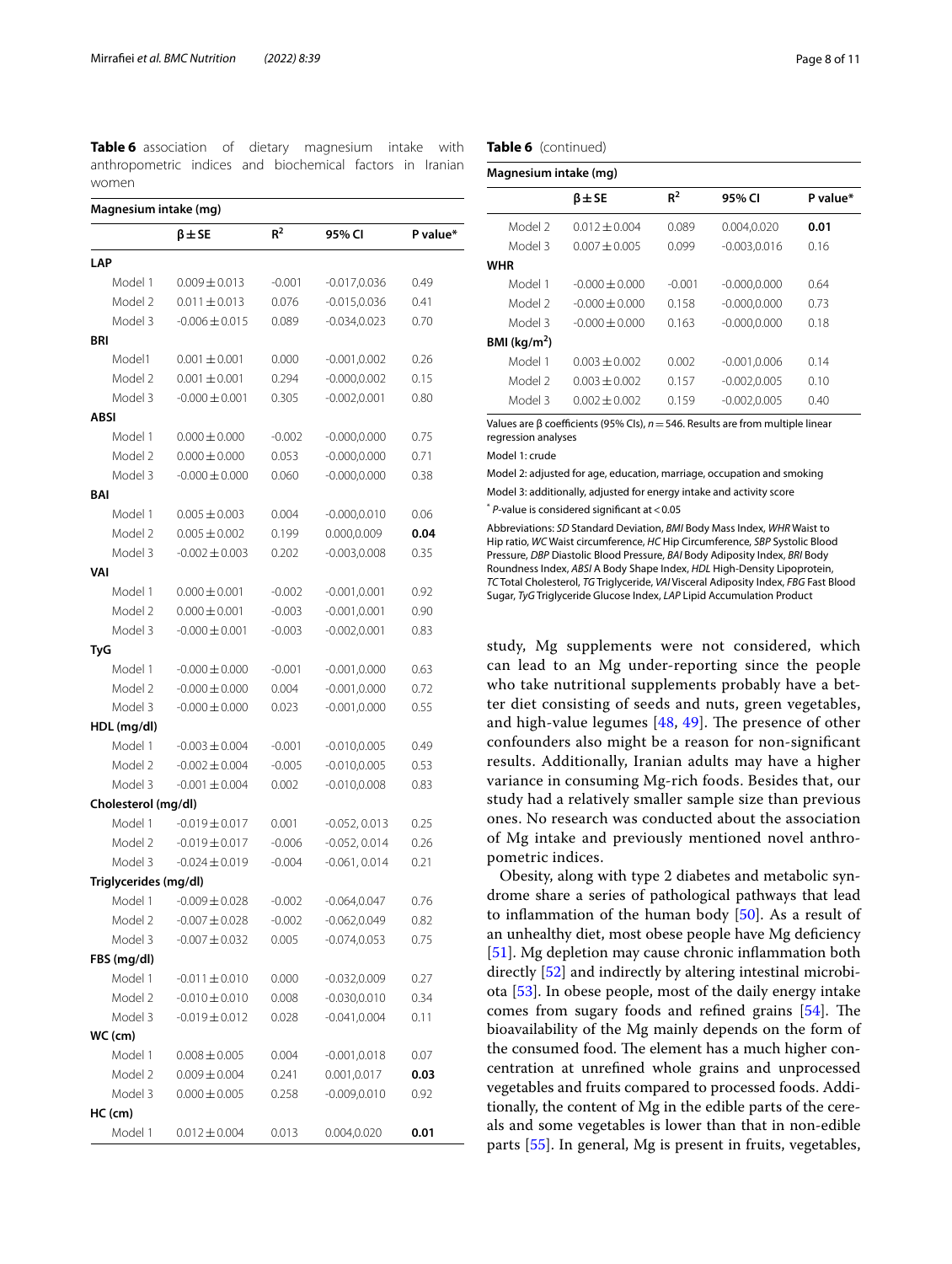whole grains, legumes, nuts, milk, fsh, meat, breakfast cereals, and tap, mineral, and bottled waters [[56](#page-10-5)].

The strength of this study is the relatively large nationally representative sample size and utilizing new indices to explain obesity and body composition. In addition, all information was collected with trained nutritionists using validated questionnaires, reducing any probable error. Also, we acknowledge this is the frst study that analyzed the association between Mg consumption and novel body composition indices. Furthermore, we separately analyzed men and women, as there is a clear diference in body composition between the sexes. Furthermore, energy intake was controlled in our study. However, our study has some noticeable limitations. Firstly, this study is cross-sectional in design, and the risk of unmeasured confounders from a large number of dietary, lifestyle, and environmental factors is high, so we cannot estimate the causal relationships of the associations between dietary intake and obesity, thus slightly straying the results to non-signifcant. Secondly, Mg intake that we extracted was solely based on the consumed meals and not from supplements, which may add up to a big part of daily Mg intake in some individuals, since because of agronomical factors and food processing, the Mg content of foods like fruits and vegetables has decreased signifcantly [\[57](#page-10-6)]. This may end in a high variance in intake which may afect the results. Furthermore, while the FFQ is a typical tool for assessing long-term dietary intake, estimates of food consumption from an FFQ are not exactly accurate, and measurement error is always a possibility [\[58](#page-10-7)]. Lastly, since most of the participants were housekeeping women, mean dietary intake might not accurately represent all members of the Iranian society. Also because of lower activity and diferences in sleep pattern, the body composition can be greatly afected, expanding the confounders and intensifying the lack of association found in our study. This highlights the necessity for more investigation to authenticate the results across either sex with more diverse occupations.

# **Conclusion**

In conclusion, no signifcant association was found between dietary Mg intake and indicators of body composition in healthy Iranian adults. The authors suggest that further prospective cohort studies are warranted to clarify the results.

#### **Abbreviations**

BMI: Body Mass Index; WHR: Waist to Hip ratio; WC: Waist circumference; HC: Hip Circumference; SBP: Systolic Blood Pressure; DBP: Diastolic Blood Pressure; BAI: Body Adiposity Index; BRI: Body Roundness Index; ABSI: A Body Shape Index; HDL: High-Density Lipoprotein; TC: Total Cholesterol; TG: Triglyceride; VAI: Visceral Adiposity Index; FPG: Fast Plasma Glucose; TyG: Triglyceride-Glucose Index; LAP: Lipid Accumulation Product.

#### **Acknowledgements**

Special thanks go to all those who participated in this study.

#### **Authors' contributions**

SS-B and KDJ conceived and designed the study, AM and SS-B performed the analyses. AM, BJ and YH wrote the frst draft of the manuscript, SS-B and KDJ critically revised the manuscript, KDJ received financial support for undertaking this study, and all authors have read and approved the fnal manuscript. SS-B in the guarantor. The author's read and approved the fnal manuscript.

#### **Funding**

This manuscript has been granted by Tehran University of Medical. Sciences (Grant No: 40186). The funder had no role in the study design, data collection and analysis, decision to publish, or preparation of the manuscript.

#### **Availability of data and materials**

The datasets analyzed during the current study available from the corresponding author on reasonable request.

#### **Declarations**

#### **Competing interests**

The authors declare no competing interests.

#### **Ethical approval and consent to participate**

The sample collection was made possible by the coordination of the Health Bureau of the Municipality of Tehran and the cooperation of the health care centers of Tehran. The study was approved by the ethical committee of the Tehran University of Medical Sciences (Ethics No. IR.TUMS.VCR.REC.1397.157). All the methods of this study was conducted according to the guidelines laid down in the Declaration of Helsinki and all procedures involving research study participants were approved by the ethics committee of Tehran University of Medical Sciences. Written informed consent was obtained from all the subjects.

#### **Consent for publication**

Not applicable.

#### **Competing interest**

None.

#### **Author details**

<sup>1</sup> Department of Community Nutrition, School of Nutritional Sciences and Dietetics, Tehran University of Medical Sciences (TUMS), Tehran 14167-53955, Iran. <sup>2</sup> Department of Clinical Nutrition, School of Nutritional Sciences and Dietetics, Tehran University of Medical Sciences (TUMS), Tehran 14167‑53955, Iran.

Received: 7 September 2021 Accepted: 5 April 2022 Published online: 29 April 2022

#### **References**

- <span id="page-8-0"></span>Hales CM, Carroll MD, Fryar CD, Ogden CL. Prevalence of Obesity and Severe Obesity Among Adults: United States, 2017–2018. NCHS Data Brief. 2020;360:1–8.
- <span id="page-8-1"></span>2. Eckel RH. Obesity and heart disease: a statement for healthcare professionals from the Nutrition Committee. American Heart Association Circulation. 1997;96(9):3248–50.
- <span id="page-8-2"></span>3. Bianchini F, Kaaks R, Vainio H. Overweight, obesity, and cancer risk. Lancet Oncol. 2002;3(9):565–74.
- <span id="page-8-3"></span>4. Astrup A, Finer N. Redefning type 2 diabetes: "diabesity" or "obesity dependent diabetes mellitus"? Obesity reviews : an official journal of the International Association for the Study of Obesity. 2000;1(2):57–9.
- <span id="page-8-4"></span>5. Katsiki N, Ntaios G, Vemmos K. Stroke, obesity and gender: A review of the literature. Maturitas. 2011;69(3):239–43.
- <span id="page-8-5"></span>6. Organization WH. The top 10 causes of death Fact sheet. Geneve; 2020.
- <span id="page-8-6"></span>7. Salimi Y, Taghdir M, Sepandi M, Karimi Zarchi A-A. The prevalence of overweight and obesity among Iranian military personnel: a systematic review and meta-analysis. BMC Public Health. 2019;19(1):162.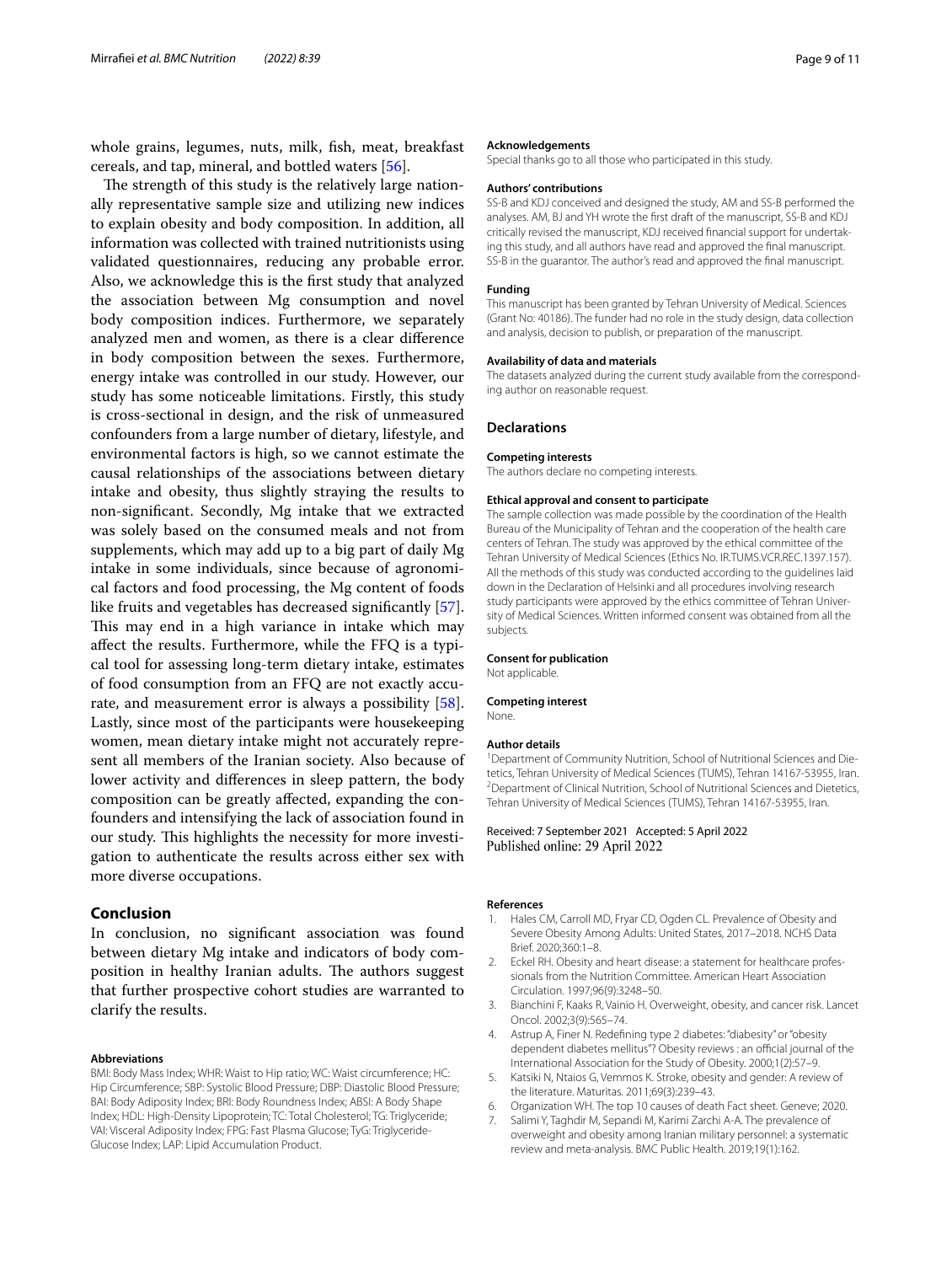- <span id="page-9-0"></span>8. Duren DL, Sherwood RJ, Czerwinski SA, Lee M, Choh AC, Siervogel RM, et al. Body composition methods: comparisons and interpretation. J Diabetes Sci Technol. 2008;2(6):1139–46.
- <span id="page-9-1"></span>9. Buss J. Limitations of body mass index to assess body fat. Workplace health & safety. 2014;62(6):264.
- <span id="page-9-2"></span>10. Walton C, Lees B, Crook D, Worthington M, Godsland IF, Stevenson JC. Body fat distribution, rather than overall adiposity, infuences serum lipids and lipoproteins in healthy men independently of age. Am J Med. 1995;99(5):459–64.
- <span id="page-9-3"></span>11. Astrup A, Bügel S. Overfed but undernourished: recognizing nutritional inadequacies/deficiencies in patients with overweight or obesity. Int J Obes. 2019;43(2):219–32.
- <span id="page-9-4"></span>12. García OP, Long KZ, Rosado JL. Impact of micronutrient defciencies on obesity. Nutr Rev. 2009;67(10):559–72.
- <span id="page-9-5"></span>13. Othman FB, Mohamed H, Sirajudeen KNS, Noh M, Rajab NF. The infuence of selenium status on body composition, oxidative DNA damage and total antioxidant capacity in newly diagnosed type 2 diabetes mellitus: A case-control study. Journal of trace elements in medicine and biology : organ of the Society for Minerals and Trace Elements (GMS). 2017;43:106–12.
- 14. Pallavi Panth AN, DiMarco N, Petterborg L. Association between Dietary Iodine Consumption and Body Composition in Caucasian Females between the Ages of 18 to 60: The Pioneer Project. Endocrinol Diabetes Metab J. 2018;2(3):1–8. [https://doi.org/10.31038/EDMJ.2018231.](https://doi.org/10.31038/EDMJ.2018231)
- 15. Cunha TA, Vermeulen-Serpa KM, Grilo EC, Leite-Lais L, Brandão-Neto J, Vale SHL. Association between zinc and body composition: An integrative review. J Trace Elem Med Biol. 2022;71: 126940.
- <span id="page-9-6"></span>16. Jacqmain M, Doucet E, Després JP, Bouchard C, Tremblay A. Calcium intake, body composition, and lipoprotein-lipid concentrations in adults. Am J Clin Nutr. 2003;77(6):1448–52.
- <span id="page-9-7"></span>17. Gröber U, Schmidt J, Kisters K. Magnesium in Prevention and Therapy. Nutrients. 2015;7(9):8199–226.
- <span id="page-9-8"></span>18. Al Alawi AM, Majoni SW, Falhammar H. Magnesium and Human Health: Perspectives and Research Directions. International Journal of Endocrinology. 2018;2018:9041694.
- <span id="page-9-9"></span>19. Jiang S, Ma X, Li M, Yan S, Zhao H, Pan Y, et al. Association between dietary mineral nutrient intake, body mass index, and waist circumference in U.S. adults using quantile regression analysis NHANES 2007–2014. PeerJ. 2020;8:e9127.
- <span id="page-9-35"></span>20. Lu L, Chen C, Yang K, Zhu J, Xun P, Shikany JM, et al. Magnesium intake is inversely associated with risk of obesity in a 30-year prospective followup study among American young adults. Eur J Nutr. 2020;59(8):3745–53.
- <span id="page-9-10"></span>21. Castellanos-Gutiérrez A, Sánchez-Pimienta TG, Carriquiry A, da Costa THM, Ariza AC. Higher dietary magnesium intake is associated with lower body mass index, waist circumference and serum glucose in Mexican adults. Nutr J. 2018;17(1):114.
- <span id="page-9-11"></span>22. Takaya J, Higashino H, Kobayashi Y. Intracellular magnesium and insulin resistance. Magnes Res. 2004;17(2):126–36.
- <span id="page-9-12"></span>23. Inoue I. Lipid metabolism and magnesium. Clin Calcium. 2005;15(11):65–76.
- <span id="page-9-13"></span>24. Piuri G, Zocchi M, Della Porta M, Ficara V, Manoni M, Zuccotti GV, et al. Magnesium in Obesity, Metabolic Syndrome, and Type 2 Diabetes. Nutrients. 2021;13(2):320.
- <span id="page-9-14"></span>25. Maguire D, Talwar D, Shiels PG, McMillan D. The role of thiamine dependent enzymes in obesity and obesity related chronic disease states: A systematic review. Clinical Nutrition ESPEN. 2018;25:8–17.
- <span id="page-9-15"></span>26. Moslehi N, Vafa M, Sarrafzadeh J, Rahimi-Foroushani A. Does magnesium supplementation improve body composition and muscle strength in middle-aged overweight women? A double-blind, placebo-controlled, randomized clinical trial. Biol Trace Elem Res. 2013;153(1–3):111–8.
- <span id="page-9-16"></span>27. Rafiee M, Ghavami A, Rashidian A, Hadi A, Askari G. The effect of magnesium supplementation on anthropometric indices: a systematic review and dose–response meta-analysis of clinical trials. Br J Nutr. 2021;125(6):644–56.
- <span id="page-9-17"></span>28. Anjom-Shoae J, Sadeghi O, Hassanzadeh Keshteli A, Afshar H, Esmaillzadeh A, Adibi P. The association between dietary intake of magnesium and psychiatric disorders among Iranian adults: a cross-sectional study. Br J Nutr. 2018;120(6):693–702.
- <span id="page-9-18"></span>29. Mendez MA, Popkin BM, Buckland G, Schroder H, Amiano P, Barricarte A, et al. Alternative methods of accounting for underreporting and

overreporting when measuring dietary intake-obesity relations. Am J Epidemiol. 2011;173(4):448–58.

- <span id="page-9-19"></span>30. Craig CL, Marshall AL, Sjöström M, Bauman AE, Booth ML, Ainsworth BE, et al. International physical activity questionnaire: 12-country reliability and validity. Med Sci Sports Exerc. 2003;35(8):1381–95.
- <span id="page-9-20"></span>31. Ainsworth BE, Haskell WL, Herrmann SD, Meckes N, Bassett DR Jr, Tudor-Locke C, et al. 2011 Compendium of Physical Activities: a second update of codes and MET values. Med Sci Sports Exerc. 2011;43(8):1575–81.
- <span id="page-9-21"></span>32. Mirmiran P, Esfahani FH, Mehrabi Y, Hedayati M, Azizi F. Reliability and rela‑ tive validity of an FFQ for nutrients in the Tehran lipid and glucose study. Public Health Nutr. 2010;13(5):654–62.
- <span id="page-9-22"></span>33. Ghafarpour M, Houshiar-Rad A, Kianfar H. The manual for household measures, cooking yields factors and edible portion of foods. Tehran: Nashre Olume Keshavarzy. 1999;7(213):42–58.
- <span id="page-9-23"></span>34. Haytowitz D, Lemar L, Pehrsson P, Exler J, Patterson K, Thomas R, et al. USDA national nutrient database for standard reference, release 24. US Department of Agriculture: Washington, DC, USA; 2011.
- <span id="page-9-24"></span>35. Wellens RI, Roche AF, Khamis HJ, Jackson AS, Pollock ML, Siervogel RM. Relationships between the body mass index and body composition. Obes Res. 1996;4(1):35–44.
- <span id="page-9-25"></span>36. Bergman RN, Stefanovski D, Buchanan TA, Sumner AE, Reynolds JC, Sebring NG, et al. A better index of body adiposity. Obesity (Silver Spring, Md). 2011;19(5):1083–9.
- <span id="page-9-26"></span>37. Thomas DM, Bredlau C, Bosy-Westphal A, Mueller M, Shen W, Gallagher D, et al. Relationships between body roundness with body fat and visceral adipose tissue emerging from a new geometrical model. Obesity (Silver Spring, Md). 2013;21(11):2264–71.
- <span id="page-9-27"></span>38. Rico-Martín S, Calderón-García JF, Sánchez-Rey P, Franco-Antonio C, Martínez Alvarez M, Sánchez Muñoz-Torrero JF. Efectiveness of body roundness index in predicting metabolic syndrome: A systematic review and meta-analysis. Obesity reviews : an official journal of the International Association for the Study of Obesity. 2020;21(7): e13023.
- <span id="page-9-28"></span>39. Krakauer NY, Krakauer JC. A new body shape index predicts mortality hazard independently of body mass index. PLoS ONE. 2012;7(7): e39504.
- <span id="page-9-29"></span>40. Christakoudi S, Tsilidis KK, Muller DC, Freisling H, Weiderpass E, Overvad K, et al. A Body Shape Index (ABSI) achieves better mortality risk stratification than alternative indices of abdominal obesity: results from a large European cohort. Sci Rep. 2020;10(1):14541.
- <span id="page-9-30"></span>41. Kahn HS. The "lipid accumulation product" performs better than the body mass index for recognizing cardiovascular risk: a population-based comparison. BMC Cardiovasc Disord. 2005;5:26.
- <span id="page-9-31"></span>42. Xia C, Li R, Zhang S, Gong L, Ren W, Wang Z, et al. Lipid accumulation product is a powerful index for recognizing insulin resistance in nondiabetic individuals. Eur J Clin Nutr. 2012;66(9):1035–8.
- <span id="page-9-32"></span>43. Rotter I, Rył A, Szylińska A, Pawlukowska W, Lubkowska A, Laszczyńska M. Lipid Accumulation Product (LAP) as an Index of Metabolic and Hormonal Disorders in Aging Men. Exp Clin Endocrinol Diabetes. 2017;125(3):176–82.
- <span id="page-9-33"></span>44. Amato MC, Giordano C, Galia M, Criscimanna A, Vitabile S, Midiri M, et al. Visceral Adiposity Index: a reliable indicator of visceral fat function associated with cardiometabolic risk. Diabetes Care. 2010;33(4):920–2.
- <span id="page-9-34"></span>45. Unger G, Benozzi SF, Perruzza F, Pennacchiotti GL. Triglycerides and glucose index: a useful indicator of insulin resistance. Endocrinologia y nutricion : organo de la Sociedad Espanola de Endocrinologia y Nutricion. 2014;61(10):533–40.
- <span id="page-9-36"></span>46. Beydoun MA, Gary TL, Caballero BH, Lawrence RS, Cheskin LJ, Wang Y. Ethnic diferences in dairy and related nutrient consumption among US adults and their association with obesity, central obesity, and the metabolic syndrome. Am J Clin Nutr. 2008;87(6):1914–25.
- <span id="page-9-37"></span>47. He K, Liu K, Daviglus ML, Morris SJ, Loria CM, Van Horn L, et al. Magnesium intake and incidence of metabolic syndrome among young adults. Circulation. 2006;113(13):1675–82.
- <span id="page-9-38"></span>48. Sebastian RS, Cleveland LE, Goldman JD, Moshfegh AJ. Older adults who use vitamin/mineral supplements difer from nonusers in nutrient intake adequacy and dietary attitudes. J Am Diet Assoc. 2007;107(8):1322–32.
- <span id="page-9-39"></span>49. Razzaque MS. Magnesium: Are We Consuming Enough? Nutrients. 2018;10(12):1863.
- <span id="page-9-40"></span>50. Saltiel AR, Olefsky JM. Infammatory mechanisms linking obesity and metabolic disease. J Clin Investig. 2017;127(1):1–4.